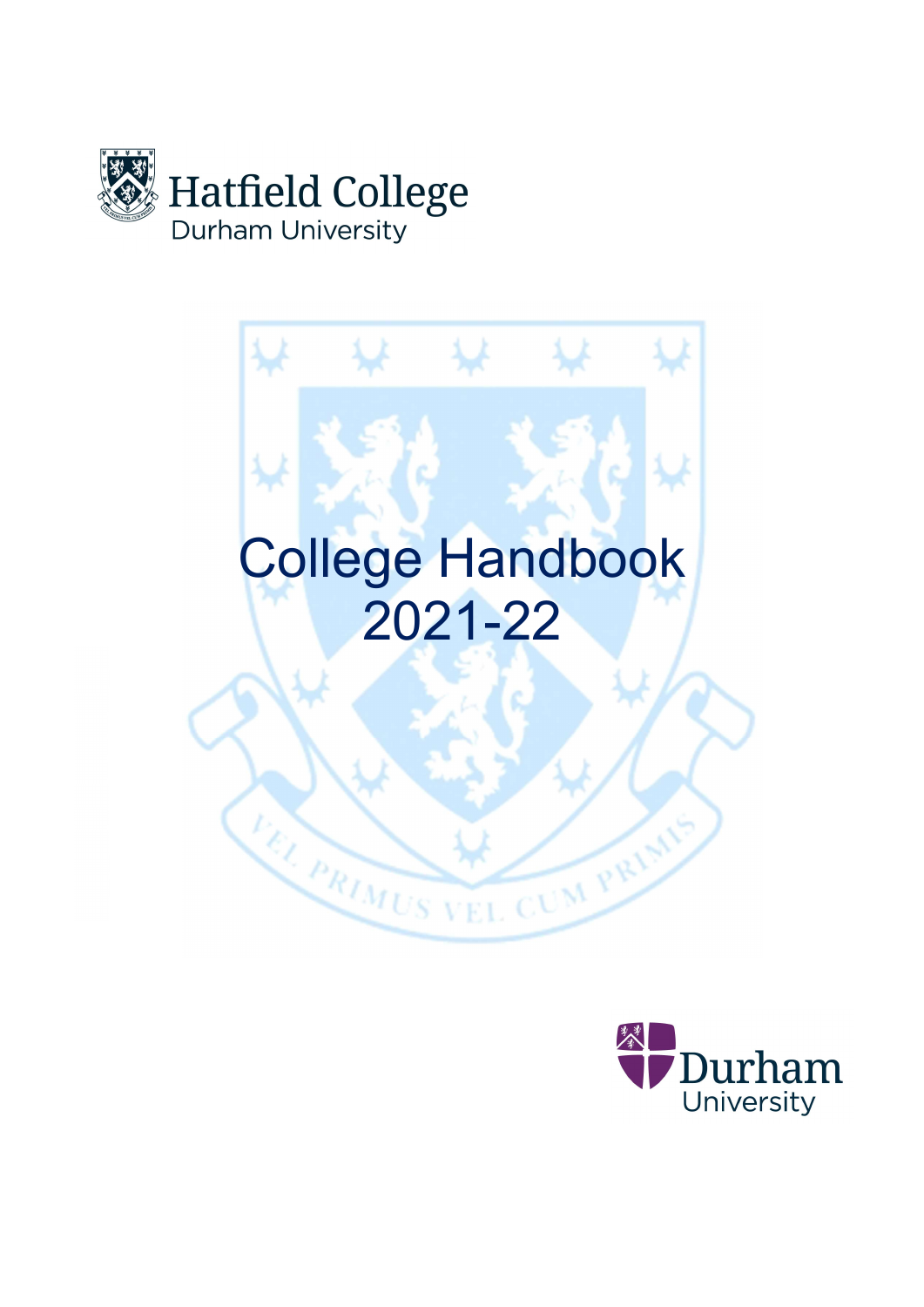# **Table of Contents**

| $\mathbf{1}$ .   |                                                  |  |  |  |  |  |
|------------------|--------------------------------------------------|--|--|--|--|--|
| 2.               |                                                  |  |  |  |  |  |
| 3.               |                                                  |  |  |  |  |  |
| $\overline{4}$ . | MATRICULATION AND THE UNIVERSITY'S REGULATIONS 3 |  |  |  |  |  |
| 5.               |                                                  |  |  |  |  |  |
| 6.               |                                                  |  |  |  |  |  |
|                  |                                                  |  |  |  |  |  |
|                  |                                                  |  |  |  |  |  |
|                  |                                                  |  |  |  |  |  |
|                  |                                                  |  |  |  |  |  |
| $7^{\circ}$      |                                                  |  |  |  |  |  |
| 8.               |                                                  |  |  |  |  |  |
| 9.               |                                                  |  |  |  |  |  |
| 10 <sub>1</sub>  |                                                  |  |  |  |  |  |
| 11.              |                                                  |  |  |  |  |  |
| 12.              |                                                  |  |  |  |  |  |
| 13.              |                                                  |  |  |  |  |  |
| 14.              |                                                  |  |  |  |  |  |
| 15.              |                                                  |  |  |  |  |  |
| 16.              |                                                  |  |  |  |  |  |
| 17.              |                                                  |  |  |  |  |  |
|                  |                                                  |  |  |  |  |  |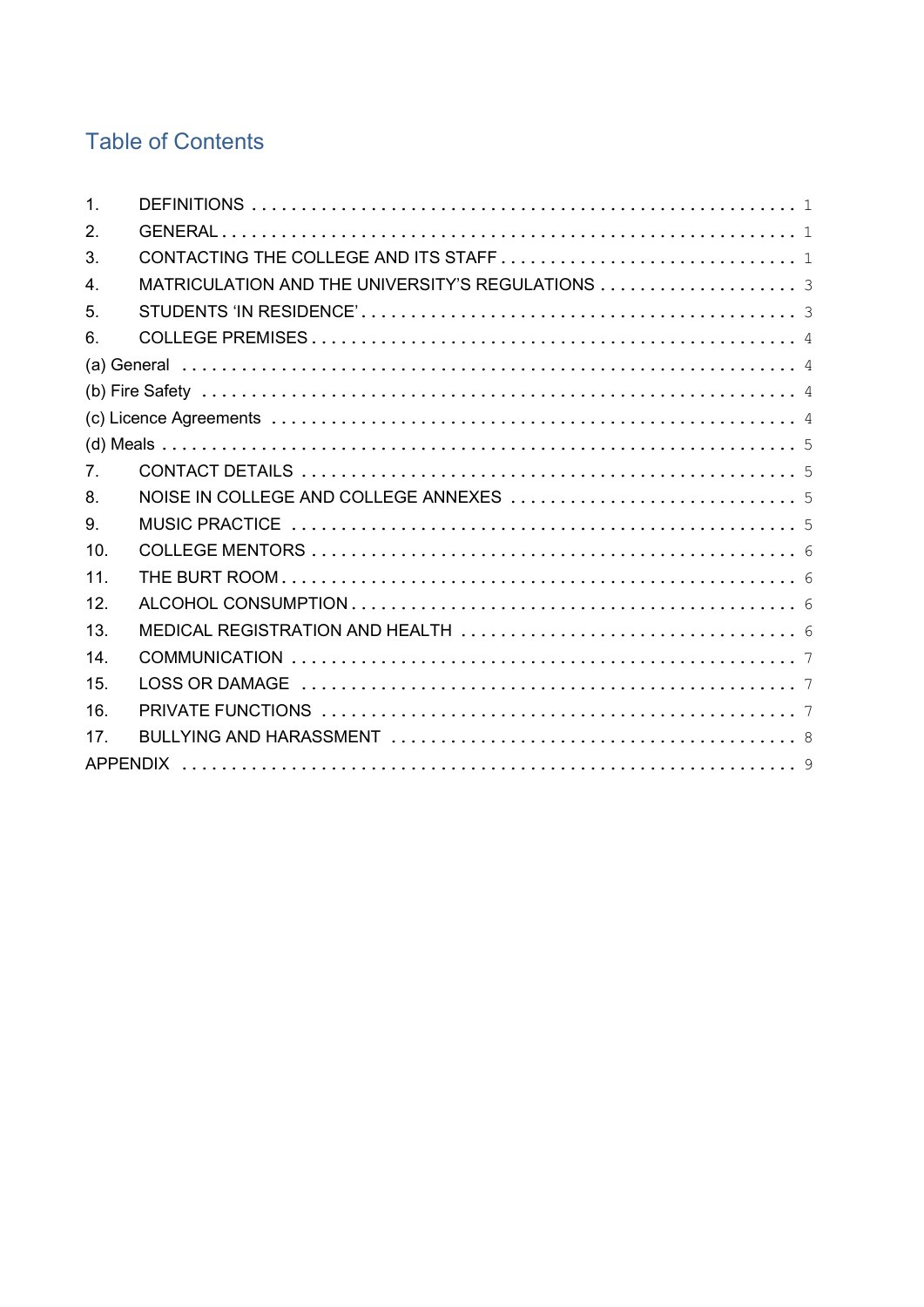# 1. DEFINITIONS

#### **College**

The main site on North Bailey, outlying buildings and annexes, and all members of the College, both students and staff.

#### College Officer

The College Officers are the Master, the Vice-Master and the Assistant Master.

#### Junior Members

Undergraduates and postgraduates who are members of the College.

#### Senior Members

Members of the Senior Common Room.

#### Resident

A Junior Member living in College accommodation.

### 2. GENERAL

This Handbook is produced for Junior Members of College and for the smooth running of the community that is Hatfield College. It sets out protocols to which all members are expected to adhere. The Handbook also sets out what people in a community can reasonably be expected to do, as well as boundaries which the community agrees to maintain. Much of what is in this Handbook is common sense and reflects what people who are members of a scholarly and residential community might expect.

# 3. CONTACTING THE COLLEGE AND ITS STAFF

| I have a question<br>about                                                                                                                                                           | Whom to go to                                                                              | Where to find<br>him/her/them                                                                                               | <b>Email address and phone</b><br>number                                                    |
|--------------------------------------------------------------------------------------------------------------------------------------------------------------------------------------|--------------------------------------------------------------------------------------------|-----------------------------------------------------------------------------------------------------------------------------|---------------------------------------------------------------------------------------------|
| Rooms, keys, booking<br>rooms, temporary meal<br>cards, booking in guests.<br>This is also the first place<br>to go to if the information<br>below does not tell you<br>where to go. | Alma Miller and<br>Amy Ashton,<br>Receptionists                                            | The Porters' Lodge                                                                                                          | Hatfield.reception@durham.ac.uk<br>0191 334 2633                                            |
| If the Receptionists are<br>not in, the Porters can<br>help with all of the above<br>+ postal deliveries, noise<br>disturbance, out of hours<br>help or emergencies.                 | The Porters – at<br>least one is on duty<br>all the time. Get to<br>know them!             | The Porters' Lodge -<br>if a Porter is not<br>there, use the red<br>phone by the<br>Reception hatch to<br>contact a Porter. | Hatfield.porters@durham.ac.uk<br>0191 334 2619                                              |
| Food, special diets, the<br>dining room, the bar and<br>café.                                                                                                                        | Will Green, Food<br>and Beverage<br>Services Head.<br>Collin Thompson,<br><b>Head Chef</b> | Will is often in the<br>dining room $-$ ask<br>the staff on duty if he<br>is not there.                                     | william.green@durham.ac.uk<br>0191 334 2195<br>Colin.thompson@durham.ac.uk<br>0191 334 3997 |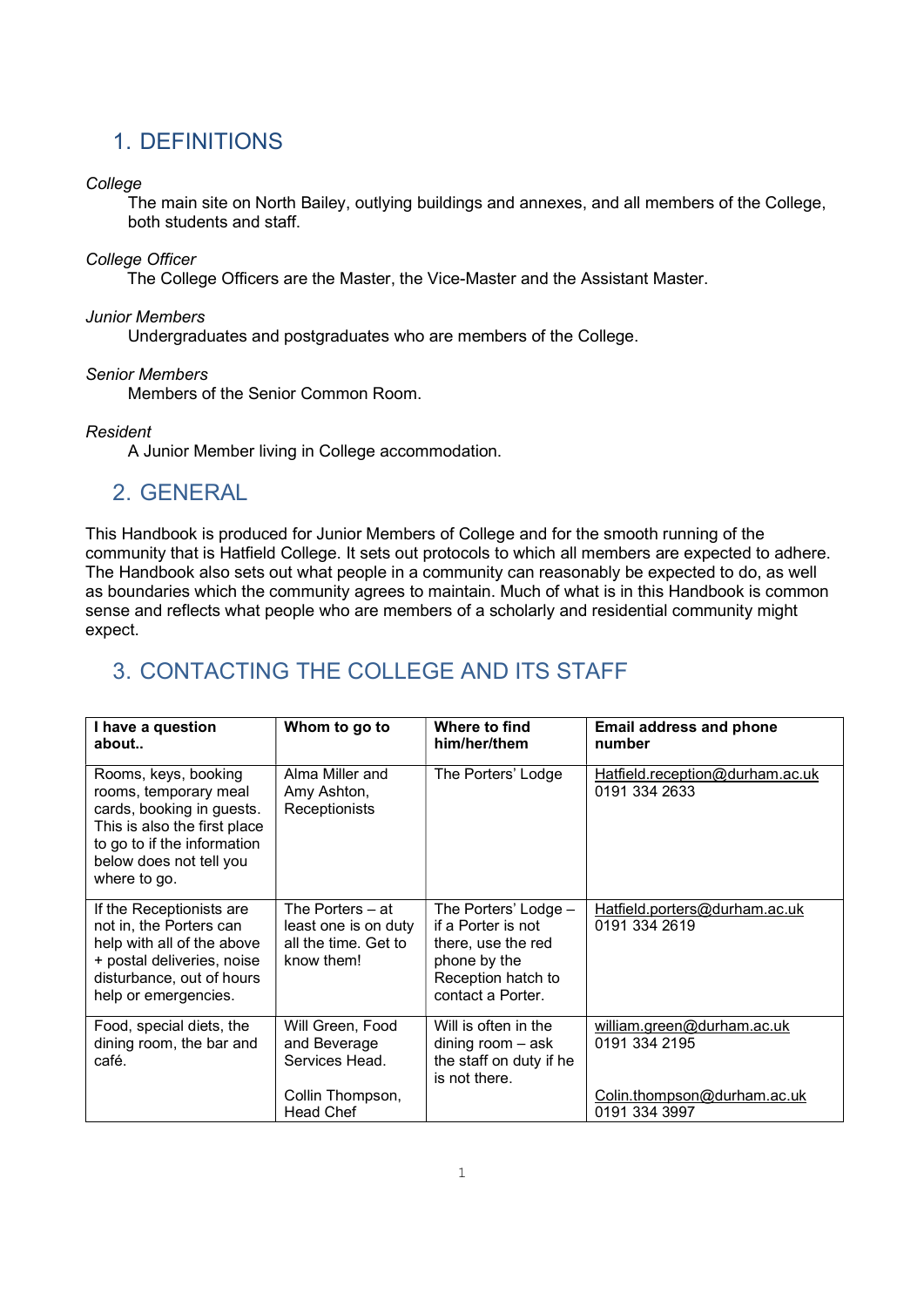| I have a question<br>about                                                                                                                                                                                                                        | Whom to go to                                                                                                           | Where to find<br>him/her/them                                                                                                                                      | <b>Email address and phone number</b>                                                                                                                                                                                      |
|---------------------------------------------------------------------------------------------------------------------------------------------------------------------------------------------------------------------------------------------------|-------------------------------------------------------------------------------------------------------------------------|--------------------------------------------------------------------------------------------------------------------------------------------------------------------|----------------------------------------------------------------------------------------------------------------------------------------------------------------------------------------------------------------------------|
| College facilities and<br>buildings                                                                                                                                                                                                               | David Embleton,<br>College<br>Operations<br>Manager<br>Kimberley<br>Crosby, College<br>Operations<br><b>Team Leader</b> | It is best to contact<br>David by email or<br>by going to the<br>Porters' Lodge.                                                                                   | hatfield.operations@durham.ac.uk<br>0191 334 2653.<br>0191 334 2614<br>Note: Non-urgent maintenance requests<br>should be reported online at:<br>www.durham.ac.uk/hatfield.college/local<br>/current students/maintenance/ |
| Anything to do with<br>payment of College and<br>University bills                                                                                                                                                                                 | Susan Noble,<br><b>Finance Officer</b><br>Elaine Bedford<br><b>College Finance</b><br>Administrator                     | Ground floor,<br>Rectory, in the<br><b>Finance Office</b>                                                                                                          | susan.noble@durham.ac.uk<br>hatfield.finance@durham.ac.uk<br>0191 334 2621                                                                                                                                                 |
| First point of call for<br>student support, including<br>academic concerns,<br>health issues and what to<br>do when you are ill,<br>signposting to specialist<br>services, making<br>appointments with the<br>Vice-Master or Assistant<br>Master. | Brenda Mitchell.<br>Senior Student<br><b>Support Officer</b>                                                            | Ground floor,<br>Rectory, in the<br><b>Student Support</b><br>Office - the Office<br>is usually open<br>$07.30 - 16.00$<br>(Mon-Thurs) and<br>07.30 to 12.00 (Fri) | Hatfield.studentsupport@durham.ac.uk<br>0191 334 2610                                                                                                                                                                      |
| Student enrichment, the<br>Durham Inspired Award                                                                                                                                                                                                  | James Armitage<br>Vice-Master                                                                                           | First floor, Rectory,<br>in the Senior<br>Tutor's Office                                                                                                           | hatfield.vicemaster@durham.ac.uk<br>0191 334 2636                                                                                                                                                                          |
| Student support and<br>wellbeing, First<br><b>Generation Scholars'</b><br>Network contact                                                                                                                                                         | Katie Stobbs,<br><b>Assistant Master</b>                                                                                | Second floor,<br>Rectory, in the<br><b>Assistant Master's</b><br>Office                                                                                            | hatfield.asstmaster@durham.ac.uk<br>0191 334 2642                                                                                                                                                                          |
| Contacting the Master,<br>mailing lists                                                                                                                                                                                                           | Janet Raine,<br>Senior College<br>Administrator                                                                         | First Floor, Rectory,<br>in the Master's<br>Secretary's Office.                                                                                                    | Janet.raine@durham.ac.uk<br>0191 334 2601                                                                                                                                                                                  |
| The College library and<br>reading rooms,<br>dissertation binding                                                                                                                                                                                 | Dr Kevin<br>Sheehan,<br>College<br>Librarian                                                                            | The Library                                                                                                                                                        | Hatfield.librarian@durham.ac.uk<br>0191 334 2632                                                                                                                                                                           |
| The College chapel;<br>chapel services; the<br>chapel choir; use of the<br>chapel for interfaith and<br>other events                                                                                                                              | Chaplain (to be<br>appointed)                                                                                           | To be confirmed                                                                                                                                                    | To be confirmed                                                                                                                                                                                                            |
| <b>Hatfield Trust, Trust</b><br>grants and applications<br>for grants                                                                                                                                                                             | Grace Norman,<br>Hatfield<br>Development<br>Officer                                                                     | The Trust Office,<br>ground floor<br>Rectory                                                                                                                       | Hatfield.development@durham.ac.uk<br>0191 224 2603                                                                                                                                                                         |
| Peer to peer welfare<br>support, including<br>confidential drop-ins,<br>welfare supplies including<br>contraception, campaigns                                                                                                                    | Shauna<br>Townsend and<br>Connie Brown,<br><b>JCR Welfare</b><br><b>Officers</b>                                        | Welfare Office, first<br>floor, Kitchen stairs                                                                                                                     | Hatfield.jcrwelfare@durham.ac.uk                                                                                                                                                                                           |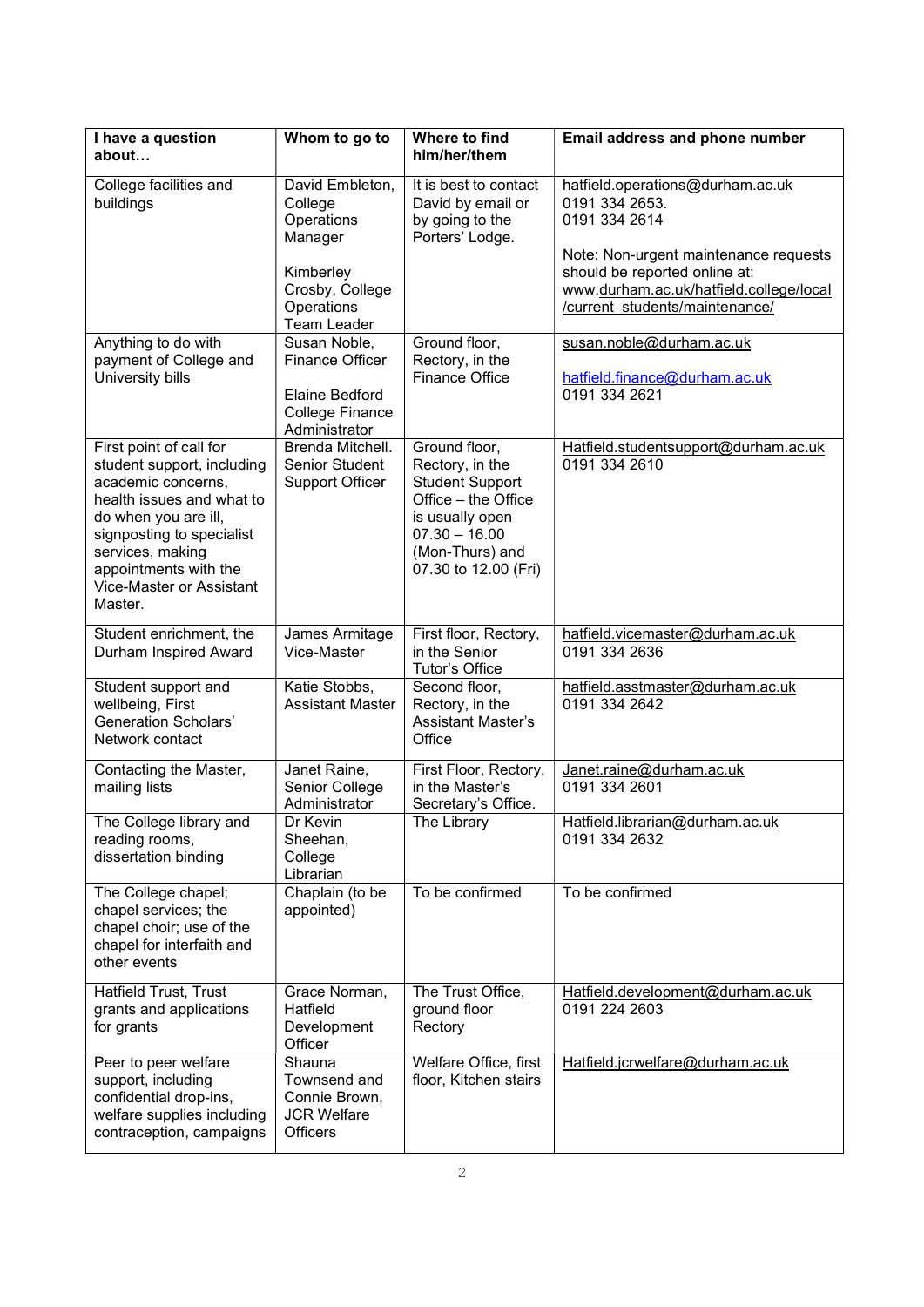# 4. MATRICULATION AND THE UNIVERSITY'S REGULATIONS

a. Matriculation is a ceremony held in Durham Cathedral to admit new members of the University. At the Matriculation Ceremony, one undergraduate member of the College and one postgraduate member of the College, as representatives of the Junior Members of the College, sign the Matriculation Book on behalf of all Junior Members entering the College and University. By this act, and by signing their Registration Forms, each Junior Member makes the following declaration:

I agree to be bound by all University Statutes, Regulations and Rules (available at www.durham.ac.uk/university.calendar), as amended by the University from time to time. This includes the Student Pledge: www.durham.ac.uk/colleges-andstudent-experience/colleges/student-pledge/

- b. Before matriculation, Junior Members are required to complete the Consent Matters: Boundaries, Respect and Positive Intervention module on Oracle Learning.
- c. The University's Statutes, Regulations, and Rules are set out in General Regulation IV: www.durham.ac.uk/university.calendar/volumei/general\_regulations. The University's Polices may be found here: www.durham.ac.uk/hr/policies.
- d. The Master of the College (or her delegate) is an Authorised University Officer (AUO) and may deal with non-major disciplinary offences under the University's Discipline Regulations.
- e. Junior Members should consult the Appendix in this Handbook. The Appendix sets out a non-exhaustive list of offences for which there may be a sanction.

### 5. STUDENTS 'IN RESIDENCE'

- a. At the beginning of each term, Residents in College should 'sign in' using the Key Register at the Porters' Lodge before the time laid down by the University Senate for the commencement of the period 'in residence'. This time is usually 18.00 on the Sunday preceding the first day of each term. When Residents sign in, they should collect their room keys.
- b. At the end of term, all undergraduate Residents leaving the College for more than 48 hours should 'sign out' and return their keys. Each undergraduate Resident is personally responsible for ensuring that the return of their room key is noted in the Key Register.
- c. If a key is not returned at the appropriate time, or if a key is lost, a charge may be levied against the Resident to whom the key was issued.
- d. Please note that the signing-in and signing-out of keys is a Resident's official notification of residence in College for health and safety and academic matters.
- e. In the case of all overnight absences, including absence at weekends, undergraduates who are Residents must complete and submit the signing-out form on the College website: www.dur.ac.uk/internal/hatfield.college/local/current\_students/term-time-sign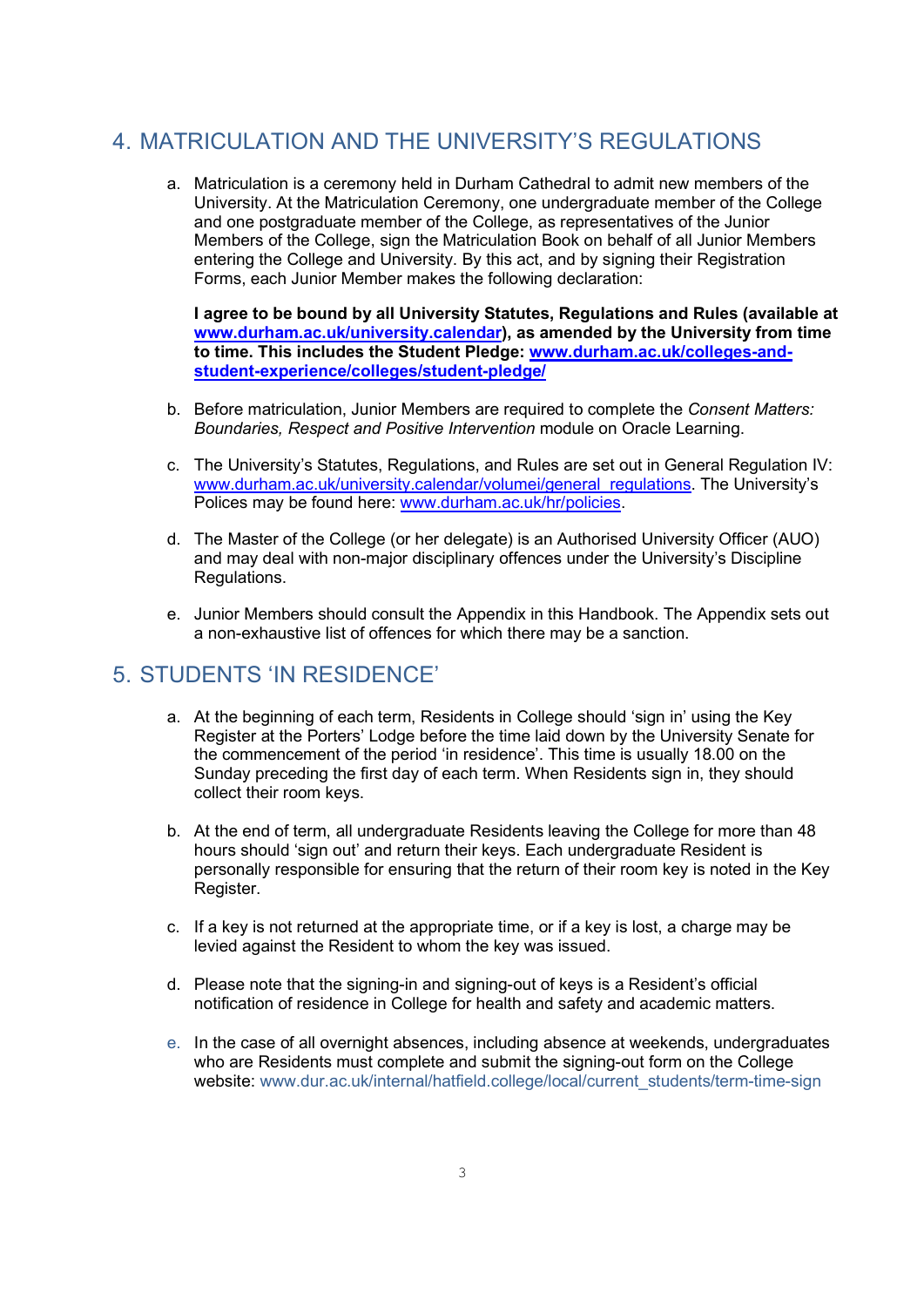The length of the period away, the place of residence during the absence, and how contact may be made in an emergency must be recorded. College holds this information for reasons of health and safety legislation, and in case the Resident needs to be contacted urgently.

### 6. COLLEGE PREMISES

#### (a) General

- a. Junior Members are responsible for the behaviour of their guests on College premises.
- b. Subject to the section of this Handbook on 'Private Functions', Junior Members may invite guests to College, and Residents may invite guests to their rooms.
- c. Residents are responsible for anyone who enters their rooms.
- d. For ticketed events, such as the Lion in Winter Ball and Hatfield Day, only those who have bought tickets can participate.
- e. College buildings off the main site (Palmers Garth and James Barber House) have a Resident Warden to whom routine matters may be referred.

### (b) Fire Safety

- a. Junior Members must familiarise themselves with fire notices posted in the College.
- b. Junior Members must leave College premises and go to the designated Assembly Point when a fire alarm sounds.
- c. Junior Members must follow all Durham University Fire Safety Policies and Procedures

#### (c) Licence Agreements

Junior Members must sign a Licence Agreement to live in College. The Licence Agreement sets out the terms and conditions for a student occupying a College room, which are in addition to the regulations in this Handbook. The terms and conditions for undergraduates are: www.dur.ac.uk/colleges.se.office/licencetooccupy21

The terms and conditions for postgraduates are: www.dur.ac.uk/resources/colleges.se.office/LicencetoOccupyUniversityAccommodationAdv ancedRent2021-22.pdf

www.durham.ac.uk/colleges-and-student-experience/accommodation-andcatering/costs/postgraduate-residence-charges/advanced-rent/

Residents are expected to adhere to the terms and conditions at all times. Attention is drawn to the regulations about smoke detectors, naked flames, and electrical items.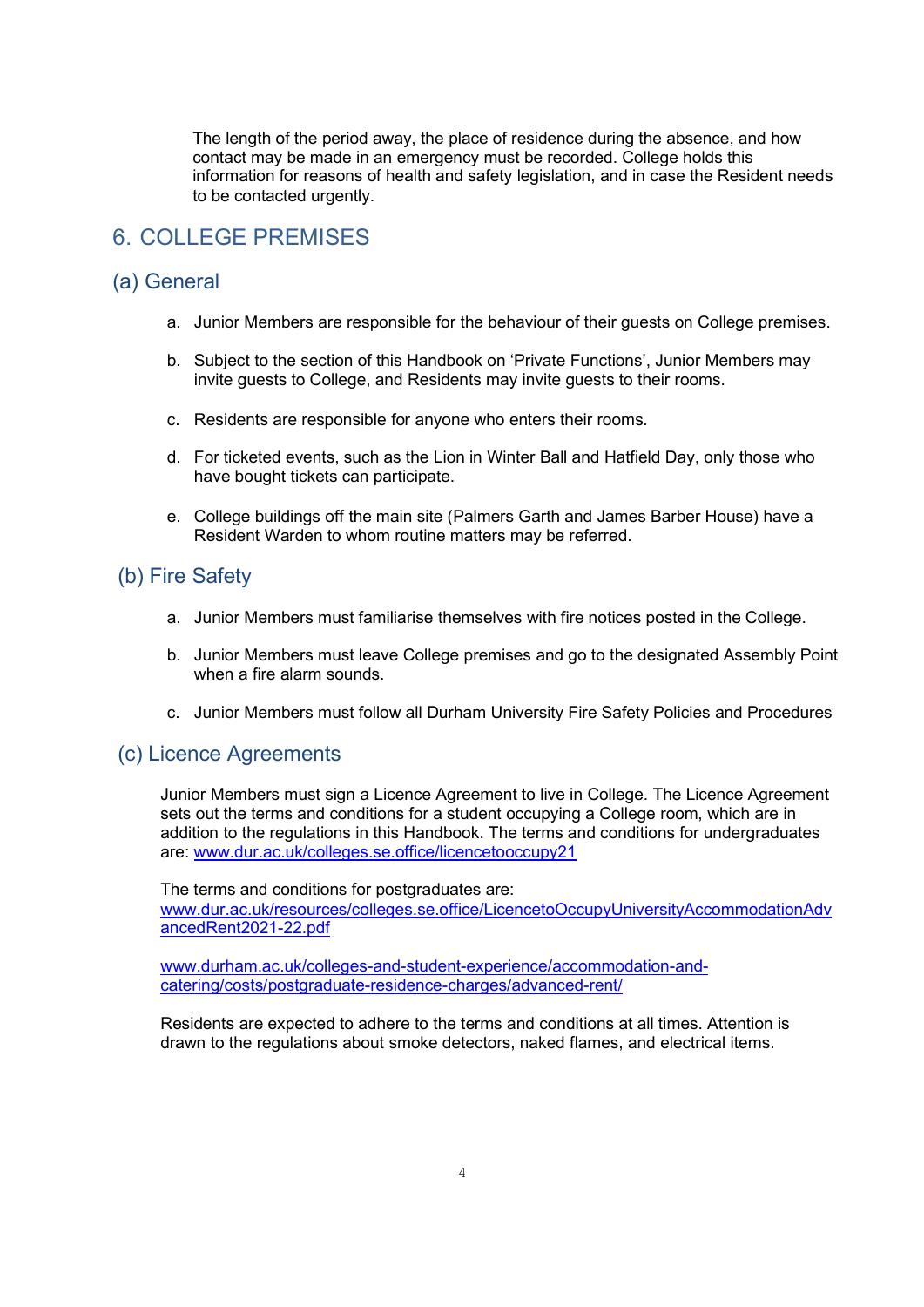### (d) Meals

- a. Meal tickets for non-resident Junior Members may be purchased from the EPOS 'pay as you go' tills which are located in the Servery in the Dining Hall, using a debit or credit card.
- b. Electronic devices, such as mobile phones, may not be used in the Dining Hall.

# 7. CONTACT DETAILS

The College needs to have up-to-date contact details for Junior Members so that they can be contacted if needs be. This should be provided during the enrolment process and details updated on an annual basis. If there are changes to a Junior Member's address or emergency contact details throughout the academic year, this information should be emailed to: hatfield.studentsupport@durham.ac.uk.

- a. All Junior Members must supply their home address and all phone numbers on which they can be contacted.
- b. A Junior Member who lives outside College during term-time must provide a living-out address.

### 8. NOISE IN COLLEGE AND COLLEGE ANNEXES

- a. As expected in a scholarly and residential community, Junior Members should not unduly disturb other residents.
- b. Residents disturbed by noise should first make a direct approach to the person making the noise. If a direct approach proves unsuccessful, the Duty Porter should be contacted.
- c. If noise becomes a regular nuisance which cannot be remedied by private negotiation, Residents should appeal to the Vice-Master.

# 9. MUSIC PRACTICE

Members of College are welcome to use common areas in College to practise music and singing, to dance, for rehearsals, or for similar uses. Practice-space is available 08.00 - 22.00. The Grand Piano in the dining room is available between 10.30-11.30 and 14.30-16.30. College practice-spaces include the Music Practice Room (basement of E Stairs) and the Chapel. There is also a piano in the Burt Room which can be used during the hours that the Burt Room is open unless there is good reason not to play it. Please respect others when using College practice-space or when practising in your own room. To book a practice space, email hatfield.reception@durham.ac.uk.

Junior Members may book a keyboard, the piano and/or organ in the Chapel and the Grand Piano in the dining room by submitting a permitted player request to the Vice-Master. Junior Members are eligible for approval if they hold a Grade 6 music qualification and above or by individual permission. Once granted permission, Junior Members can book directly through Reception.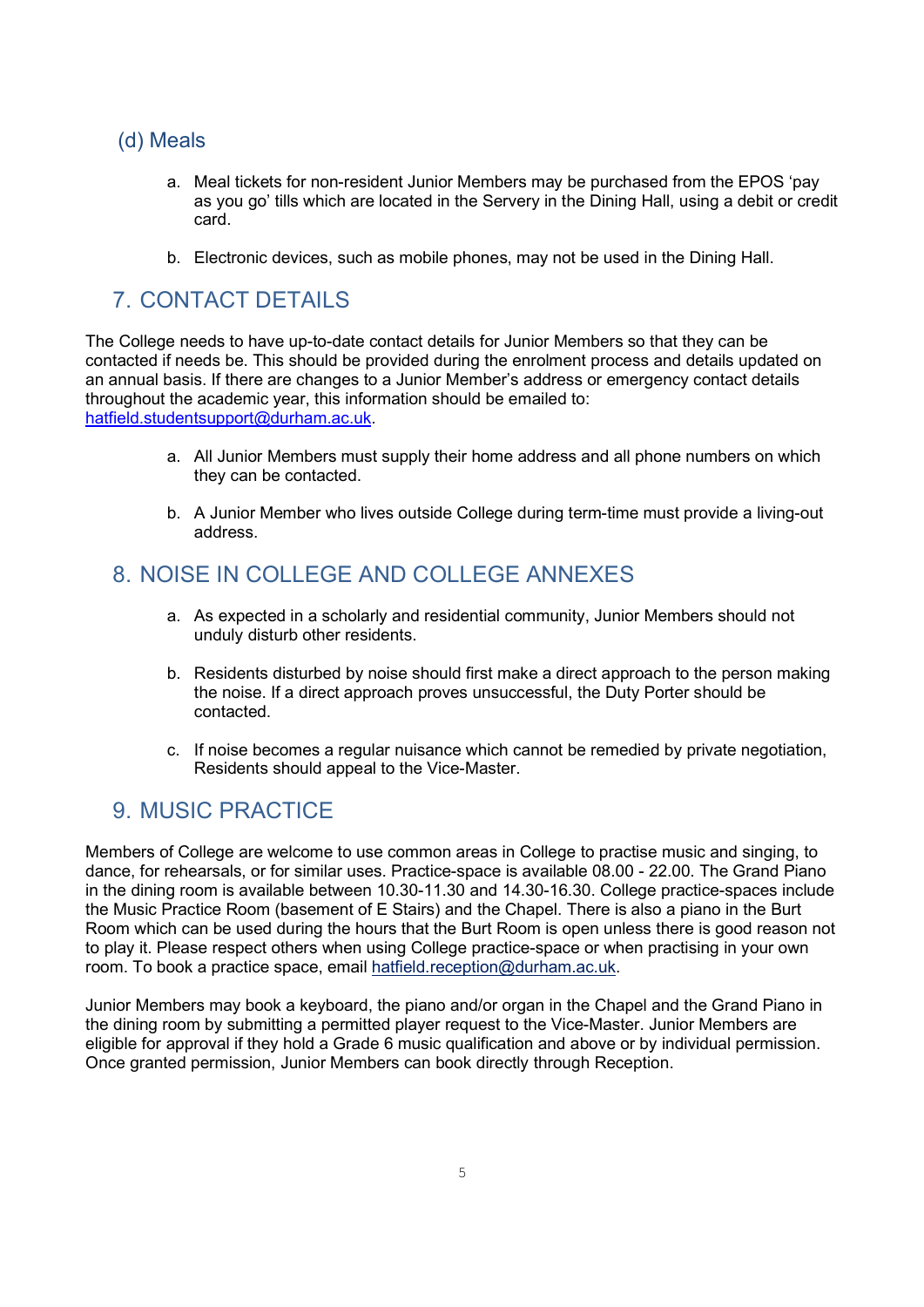### 10. COLLEGE MENTORS

- a. First-year undergraduates and new postgraduates are allocated a mentor as part of a small group of mentees.
- b. Returning undergraduates may opt to be in a mentor group.
- c. College mentors provide informal student support and signpost student mentees to other sources of support for their wellbeing.
- d. Members of mentor groups are expected to respond in a timely way to emails from mentors, to participate in their group, and to take advantage of opportunities offered by the mentor and group.
- e. Mentees who accept an invitation to meals or other social events with their mentors are expected to attend unless there is a significant, unexpected reason. Notice of nonattendance must be given to the student's mentor. Unless there are compelling reasons, non-attendance is likely to result in a charge to the student for costs incurred.

### 11. THE BURT ROOM

The Burt Room is a multi-purpose space for all members of the College. It is open during the day as a social space and café. From 19.00, it is used as a bar. The Little Burt Room may be booked by Junior Members: www.durham.ac.uk/internal/hatfield.college/local/current\_students/events

### 12. ALCOHOL CONSUMPTION

- a. The College promotes responsible drinking. Members should be able to drink at their own pace, free from inappropriate encouragement.
- b. In accordance with the law and University policies, no-one should engage in games involving pressure to consume alcohol www.durham.ac.uk/university.calendar/volumei/
- c. Bar and security staff are legally obliged to refuse service to an obviously intoxicated person, or to request that an obviously intoxicated person leave the premises.

### 13. MEDICAL REGISTRATION AND HEALTH

- a. All Junior Members should register with a General Practitioner before arrival in Durham. Most students choose to register with the Claypath and University Medical Group at the University Health Centre on Green Lane. The College's induction information contains details about registering with a General Practitioner.
- b. In cases of Residents' sickness or injury, and whenever a doctor or ambulance is called out, information should be passed to the Student Support Office or (outside office hours) the Duty Porter.
- c. If a Junior Member misses compulsory academic commitments due to illness or an unavoidable cause, the member may be able to self-certificate for the period of absence: www.durham.ac.uk/student.registry/assessment/covid19/selfcertification/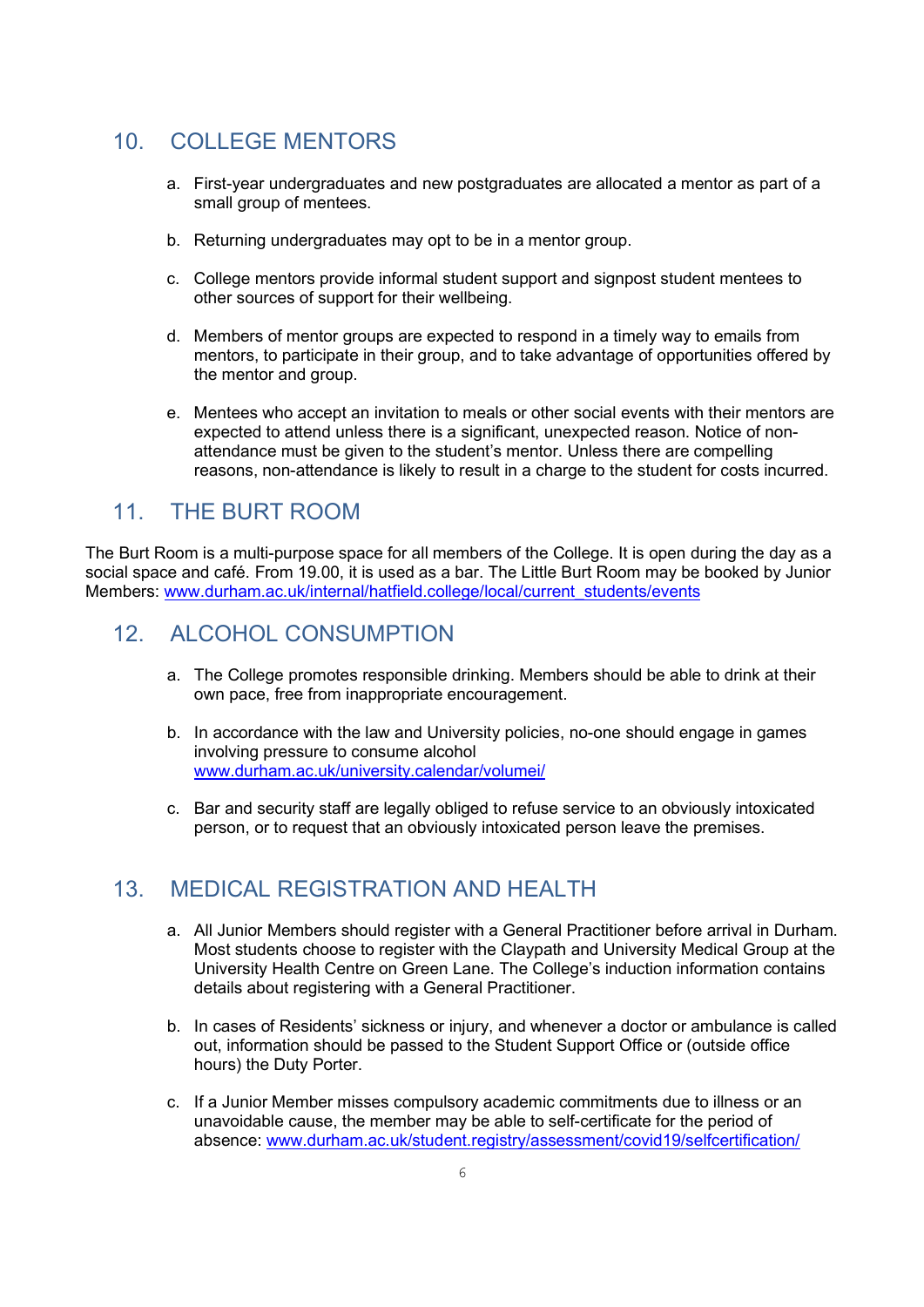- d. Junior Members who have concerns about health or personal problems seriously affecting work and examination performance should complete a Serious Adverse Circumstances form during the Easter Term. For further information about Serious Adverse Circumstances forms, see: www.durham.ac.uk/student.registry/assessment/covid19/sacs/online/
- e. Junior Members who have concerns about health or personal problems seriously affecting work and examination performance may, if they wish, talk to the Assistant Master.
- f. The Student Support Office must be informed immediately if a Junior Member encounters a notifiable disease: www.gov.uk/guidance/notifiable-diseases-andcausative-organisms-how-to-report

#### 14. COMMUNICATION

- a. The College will contact Junior Members through their Durham University email accounts, which should be checked daily. Emails to Junior Members are regarded as read within 24 hours.
- b. Junior Members who communicate with the College from a personal email account (not from [username]@durham.ac.uk) will be invited to resend the message from their University account.
- c. Members should respond in a timely way and with due consideration to all emails from the College.

### 15. LOSS OR DAMAGE

- a. The College does not accept any liability for loss or damage, however caused, to personal belongings of Junior Members anywhere in the College during term or vacation.
- b. For full-time students, the College is willing to receive postal deliveries, including parcels. Except for parcels involving a signature on arrival, deliveries are accepted without liability for loss, and at the student's own risk.

### 16. PRIVATE FUNCTIONS

- a. Junior Members wishing to hold an event (such as a party) in their bedroom or a public are personally responsible for giving sufficient notification of their intention to their neighbours and to the local community, where appropriate, and for ensuring the event adheres to the general rules of the scholarly and residential community.
- b. The decision of the Master is final about all events for which permission should be (or should have been) sought.
- c. Junior Members wishing to book a College room for an event must complete an Event Form at least 7 days before the date: www.durham.ac.uk/internal/hatfield.college/local/current\_students/events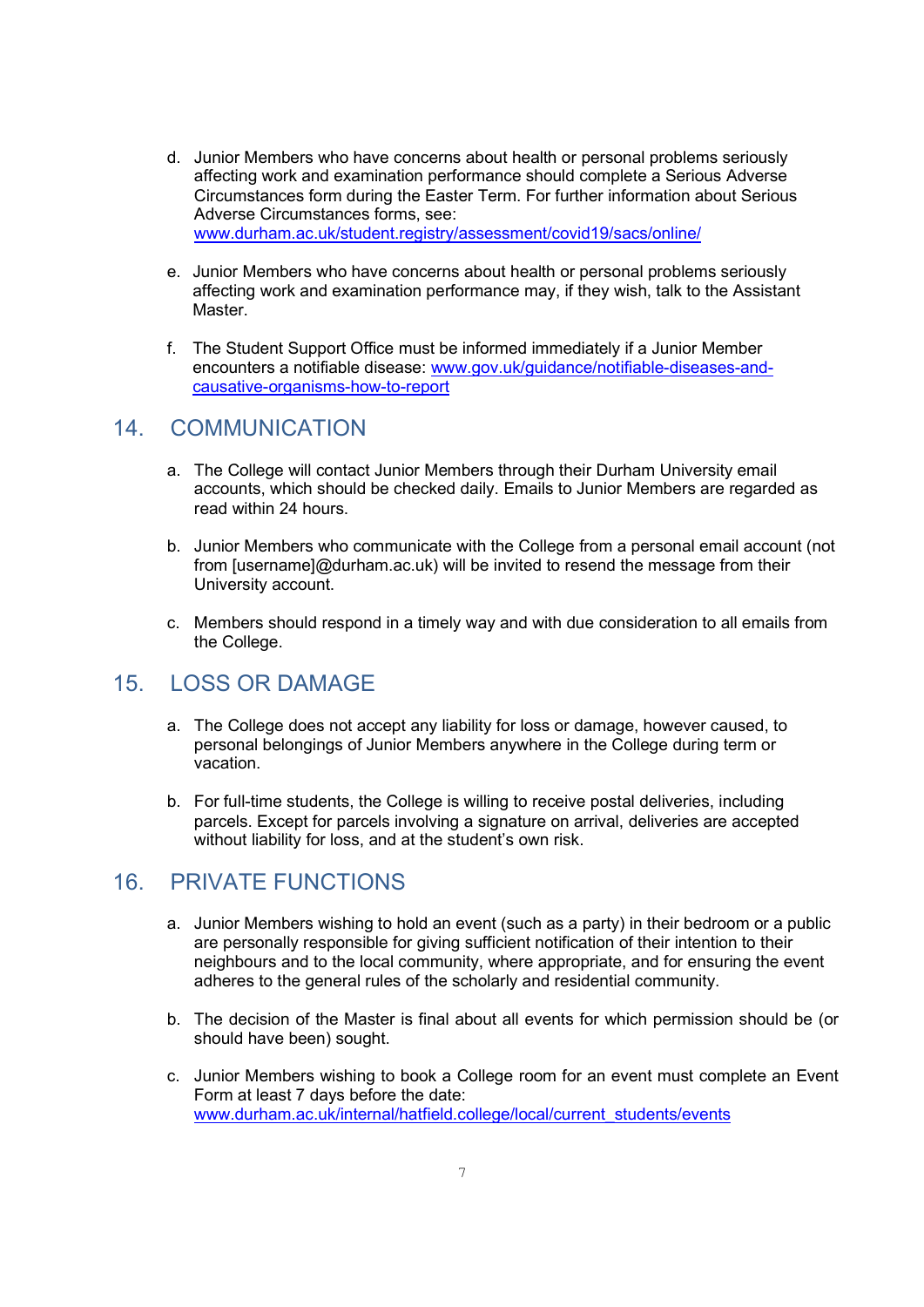The organiser must provide full details of the purpose of the event or meeting, the group/society, and any outside speakers. The meeting will not be allowed if not authorised in advance. The University's Code of Practice on Freedom of Expression Relating to Meetings or Other Activities on University Premises is: www.durham.ac.uk/university.calendar/volumei/codes\_of\_practice.

d. When a Junior Member organises a meal in the Dining Hall or SCR Dining Room, a College Officer must also be present.

### 17. BULLYING AND HARASSMENT

The Assistant Master is the point of contact for any issues related to bullying and/or harassment.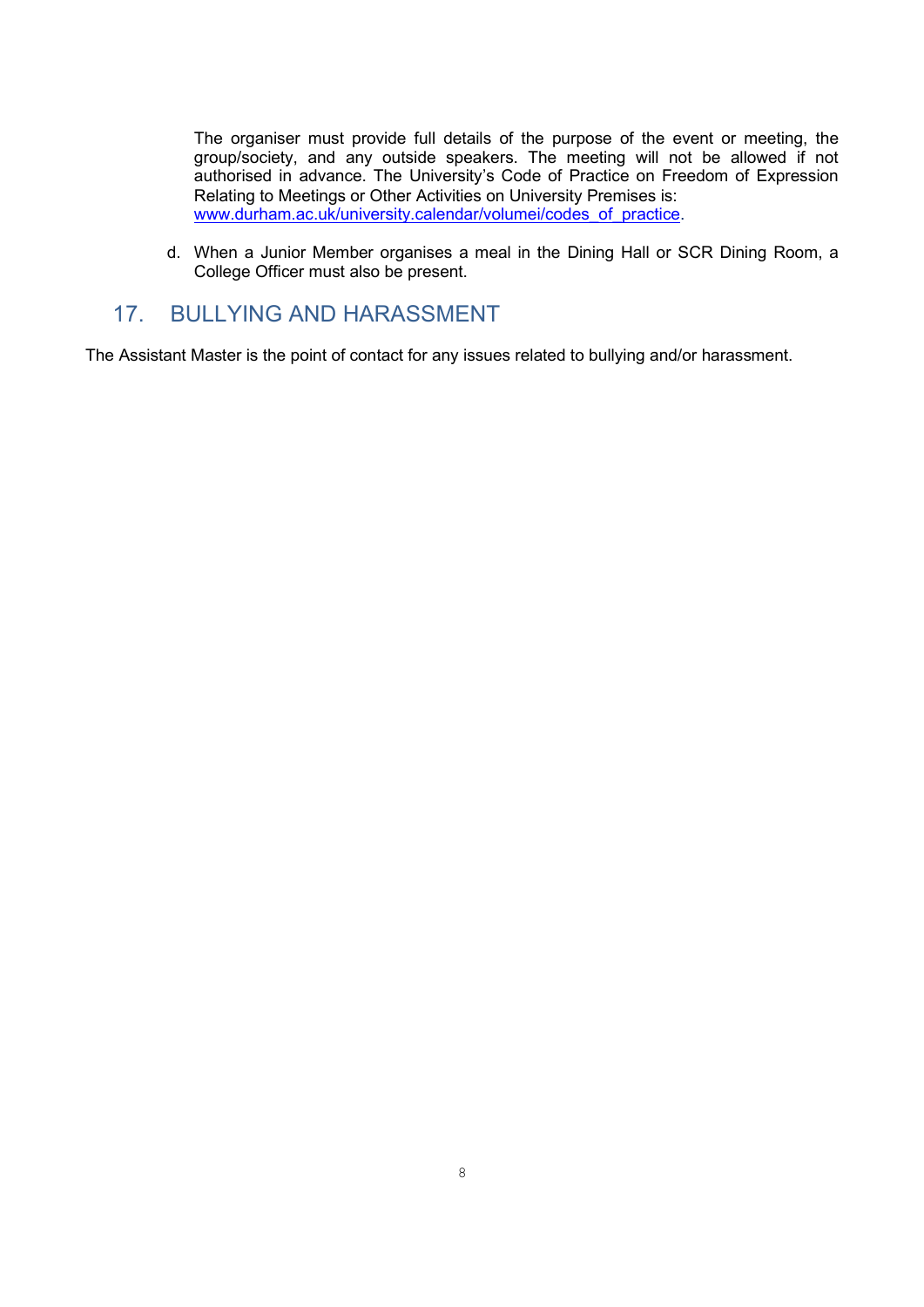### APPENDIX

#### ALLEGATIONS WHICH MAY BE INVESTIGATED IN COLLEGE BY AUTHORISED UNIVERSITY OFFICERS ('AUOs')

- 1. Certain breaches of University Regulations are investigated initially by a College-based AUO who reserves the right to refer the matter to the Senate Discipline Committee. These matters include, but are not limited to:
	- a) Misconduct by act or omission which disrupts, frustrates or interferes with the proper functioning of the College of its members, including its Common Room(s) and associated Clubs or Societies. This includes breaches of University Policies and Codes of Practice when it is appropriate for a College member of staff to act. Policies and Codes of Practice, including 'Student Alcohol Awareness and Use' and 'Controlled Drugs: A Code of Practice', are available via

www.durham.ac.uk/university.calendar/volumei/codes\_of\_practice

- b) Tampering with or misusing fire alarms, fire doors, fire detectors or other fire-safety equipment, including setting off a fire alarm without good cause. Misuse or disablement of fire alarms and fire-safety equipment which endangers the health and safety of others is a major disciplinary offence under the University's General Regulations.
- c) Initiation activities and drinking games associated with College activities, notably Formals, teams, clubs and societies. The University, through its Alcohol Policy, never sanctions drinking games and has a zero-tolerance approach to initiation ceremonies.
- d) Alteration or damage to the College or its property.
- e) The use, production, storage, distribution or cultivation of an illegal substance or a substance that could be considered to constitute a New or Novel Psychoactive Substance as defined by the EMCDDA. This includes recreational use and/or storage of nitrous oxide. 'Controlled Drugs: A Code of Practice' states that the 'University will inform the police of any student suspected of dealing in drugs' and reserves 'the right to inform the police about students found to be using or in possession of drugs'.
- f) Smoking in College or within the designated distance of a College property. To 'smoke' means being in possession of lit tobacco or a substance from which smoke could be purposefully inhaled and/or exhaled, as well as any product such as electronic cigarettes that produces vapour or another inhalant for recreational use: www.durham.ac.uk/hr/policies/smoking/
- g) Bringing electrical or other equipment which does not comply with safety requirements stipulated by the University. This includes keeping or using high-wattage equipment without the written consent of the College. Socket adapters should not be used, with the exception of gang sockets fitted with a 5-amp fuse.
- h) Allowing anything which may be a nuisance to staff, students, other residents, or occupants of neighbouring property. This includes making and/or permitting noise that is annoying to others.
- i) Sharing, loaning, parting with, or exchanging keys, fobs or access codes allowing access to College property.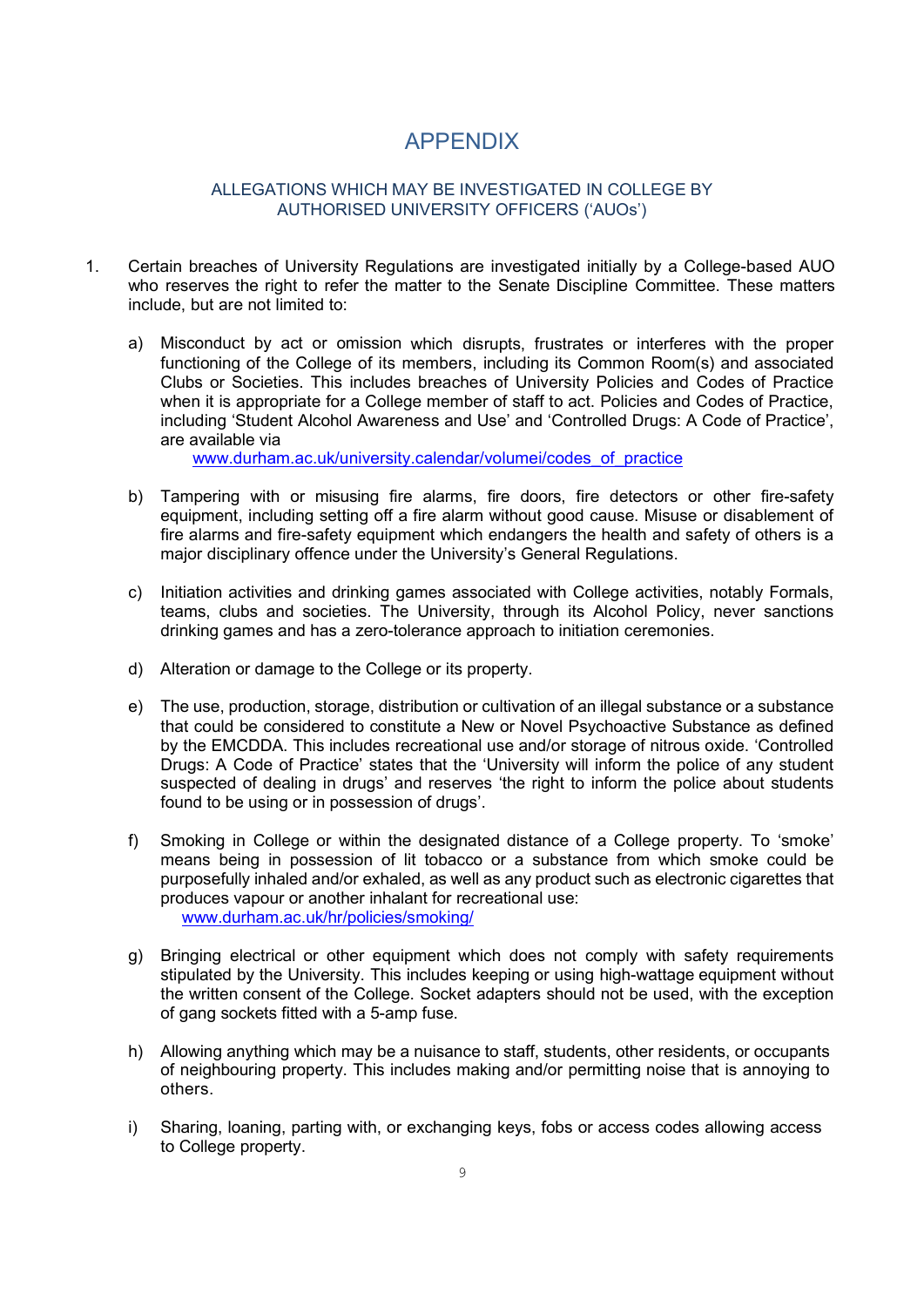- j) Using or keeping inflammable, incandescent or explosive items, e.g. fireworks, candles, joss-sticks, incense or car batteries.
- k) Keeping dangerous weapons such as firearms, including replicas.
- l) Displaying material that could be obscene or offensive.
- m) Conducting door-to-door campaigning, political canvassing, leafleting, collections, or proselytizing without permission.
- n) Failing to keep shared spaces clean and tidy.
- o) Displaying notices, posters, decorations or other items in a common area without permission, including landings, stairwells and corridors.
- p) Keeping animals other than a recognised assistance animal, in which case permission should be obtained before arrival.
- q) Compromising the safety or security of the College, e.g. failing to close or lock a door which can be used by the public.
- r) Entering prohibited areas such as boiler rooms, rooms containing electrical equipment, void spaces, or a roof.
- s) Pursuing any commercial activity or using a College address for this purpose.
- t) Using or granting the authority of the College or Common Room name, crest or motto without permission.
- u) Giving the impression of representing or acting for the College or University without permission.
- v) Failing to respond to communications or failing to attend meetings when reasonably required.
- 2. A student who wishes to invite a guest to the University accepts full liability for the behaviour of any guest and for ensuring that the guest complies with the University's Regulations. In the event of an alleged breach by an individual regarded as an invited guest, the host student is liable to investigation under the University's Regulations.
- 3. A student who allegedly breaches University Regulations on the premises of another College is first dealt with by the College where the alleged offence occurred. The AUO may choose to delegate authority to the College of the alleged offender. An incident involving students from more than one College, which is treated as a single event, may be handled by a representative AUO or by AUOs from all Colleges involved.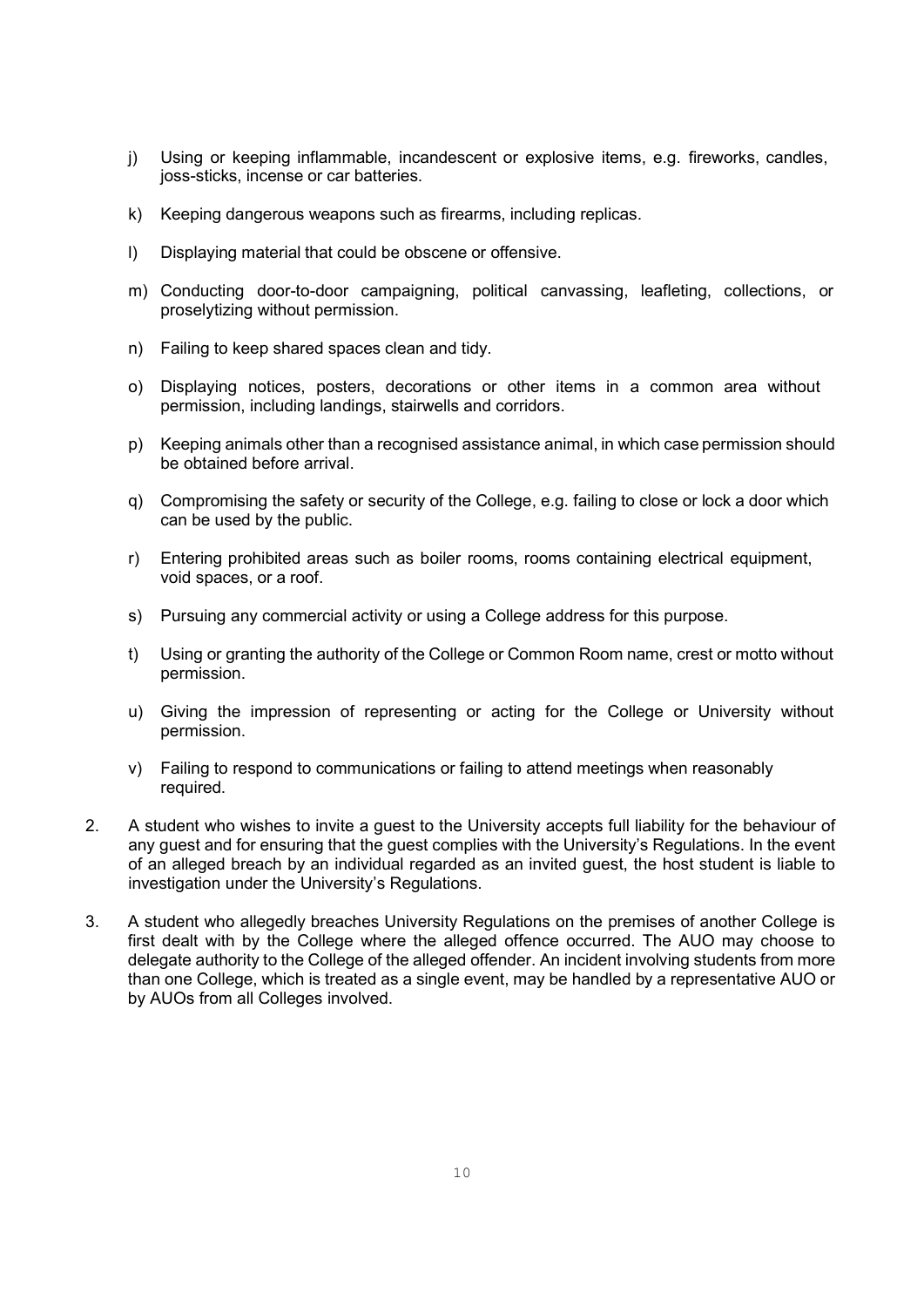- 4. Sanctions for a non-major offence are set appropriately by taking into account evidence and circumstances. Sanctions may be suspended at the discretion of the AUO, e.g. for a first offence of a relatively minor nature. The AUO may impose sanctions that include:
	- a) A warning.
	- b) A written reprimand.
	- c) Rescinded privileges for a period not exceeding one term, e.g. participation in formal dinners.
	- d) Restricted access to the College or part thereof.
	- e) Community service.
	- f) A requirement to make good all or part of any damage or loss to the University.
	- g) Counselling or medical treatment.
	- h) A financial sanction.
	- i) Any other reasonable penalty, except expulsion from the University